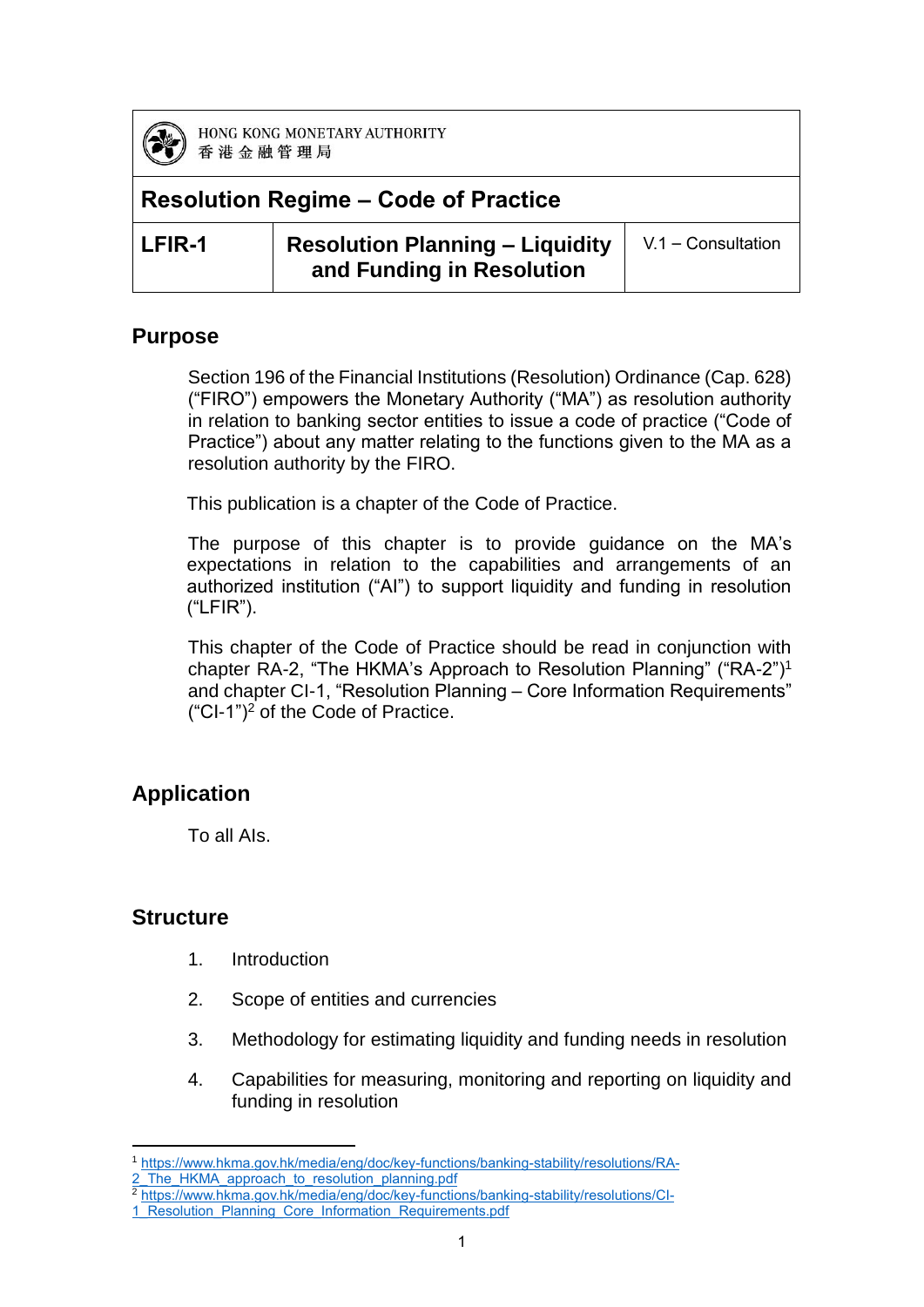

# **Resolution Regime – Code of Practice**

| LFIR-1 | <b>Resolution Planning – Liquidity</b> | $V.1 -$ Consultation |
|--------|----------------------------------------|----------------------|
|        | and Funding in Resolution              |                      |

- 5. Capabilities for identifying and mobilising collateral and for monitoring aggregate asset encumbrance levels
- 6. Governance
- 7. Testing and validation
- 8. The MA's approach to implementation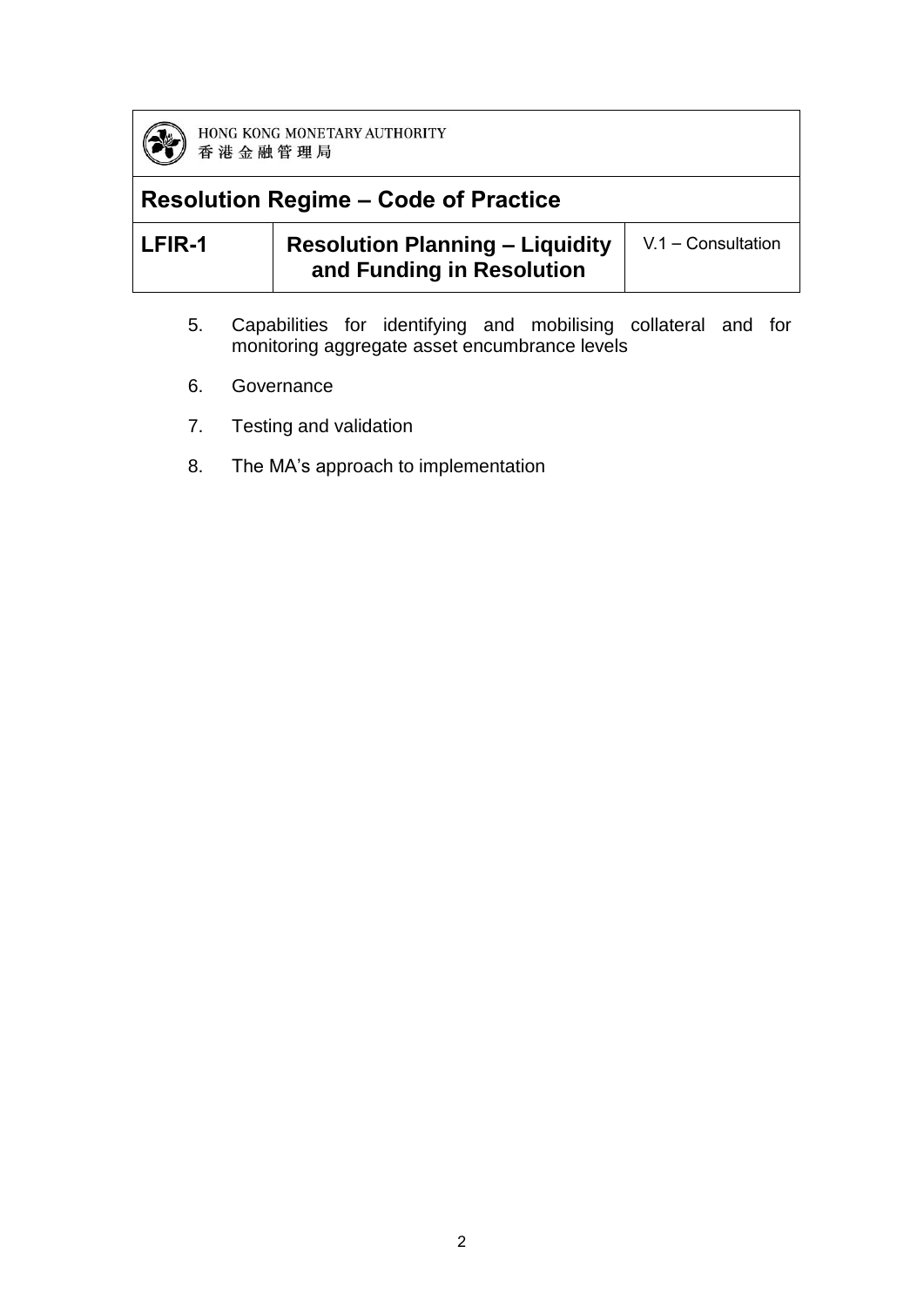

### **Resolution Regime – Code of Practice**

**LFIR-1 Resolution Planning – Liquidity and Funding in Resolution**

V.1 – Consultation

#### **1. Introduction**

- 1.1 A potential impediment to the orderly resolution of an AI relates to its inability to assess funding needs and access funding in resolution. In order to address this potential impediment to resolution, an AI should, in business as usual ("BAU"), have the capabilities and arrangements ("LFIR capabilities and arrangements") such that, in the lead up to and during resolution, it may (i) reasonably anticipate its liquidity and funding needs in resolution; (ii) appropriately monitor, manage and report on, its liquidity position (including the amount and nature of available liquid assets<sup>3</sup>); and (iii) effectively identify and mobilise collateral and monitor aggregate asset encumbrance levels. In turn, an AI's ability to effectively perform these activities crucially depends on whether the AI has in place appropriate liquidity risk management capabilities and arrangements which address resolution-specific risks and factors. The Financial Stability Board ("FSB") has identified liquidity and funding as important topics to be addressed in resolution planning and has issued related publications including its guidance on the *Funding Strategy Elements of an Implementable Resolution Plan*<sup>4</sup> , complementing the *Key Attributes of Effective Resolution Regimes for Financial Institutions<sup>5</sup> and the Guiding principles on the temporary funding needed to support the orderly resolution of a global systemically important bank<sup>6</sup> .* The MA's expectations set out in this chapter are broadly in line with the FSB's guidance as to banks' capabilities.
- 1.2 As part of the bilateral resolution planning programme, the MA expects an AI to be able to demonstrate that it has in place the LFIR capabilities and arrangements. An AI's LFIR capabilities and arrangements developed in line with this chapter are expected to take into account, as appropriate, the various phases including: (i) the lead up to resolution; (ii) the stabilization phase; and (iii) the post-stabilization restructuring phase.
- 1.3 The MA may consider an AI's LFIR capabilities and arrangements

**<sup>.</sup>**  $3$  For the purpose of this chapter, these include the liquid and unencumbered assets identified by an AI to be appropriate for sale or for use as collateral in order to satisfy its funding and liquidity needs in resolution. <sup>4</sup> <https://www.fsb.org/wp-content/uploads/P210618-3.pdf>

<sup>5</sup> [https://www.fsb.org/wp-content/uploads/r\\_141015.pdf](https://www.fsb.org/wp-content/uploads/r_141015.pdf)

<sup>6</sup> [https://www.fsb.org/wp-content/uploads/Guiding-principles-on-the-temporary-funding-needed-to-support](https://www.fsb.org/wp-content/uploads/Guiding-principles-on-the-temporary-funding-needed-to-support-the-orderly-resolution-of-a-global-systemically-important-bank-%E2%80%9CG-SIB%E2%80%9D.pdf)[the-orderly-resolution-of-a-global-systemically-important-bank-%E2%80%9CG-SIB%E2%80%9D.pdf](https://www.fsb.org/wp-content/uploads/Guiding-principles-on-the-temporary-funding-needed-to-support-the-orderly-resolution-of-a-global-systemically-important-bank-%E2%80%9CG-SIB%E2%80%9D.pdf)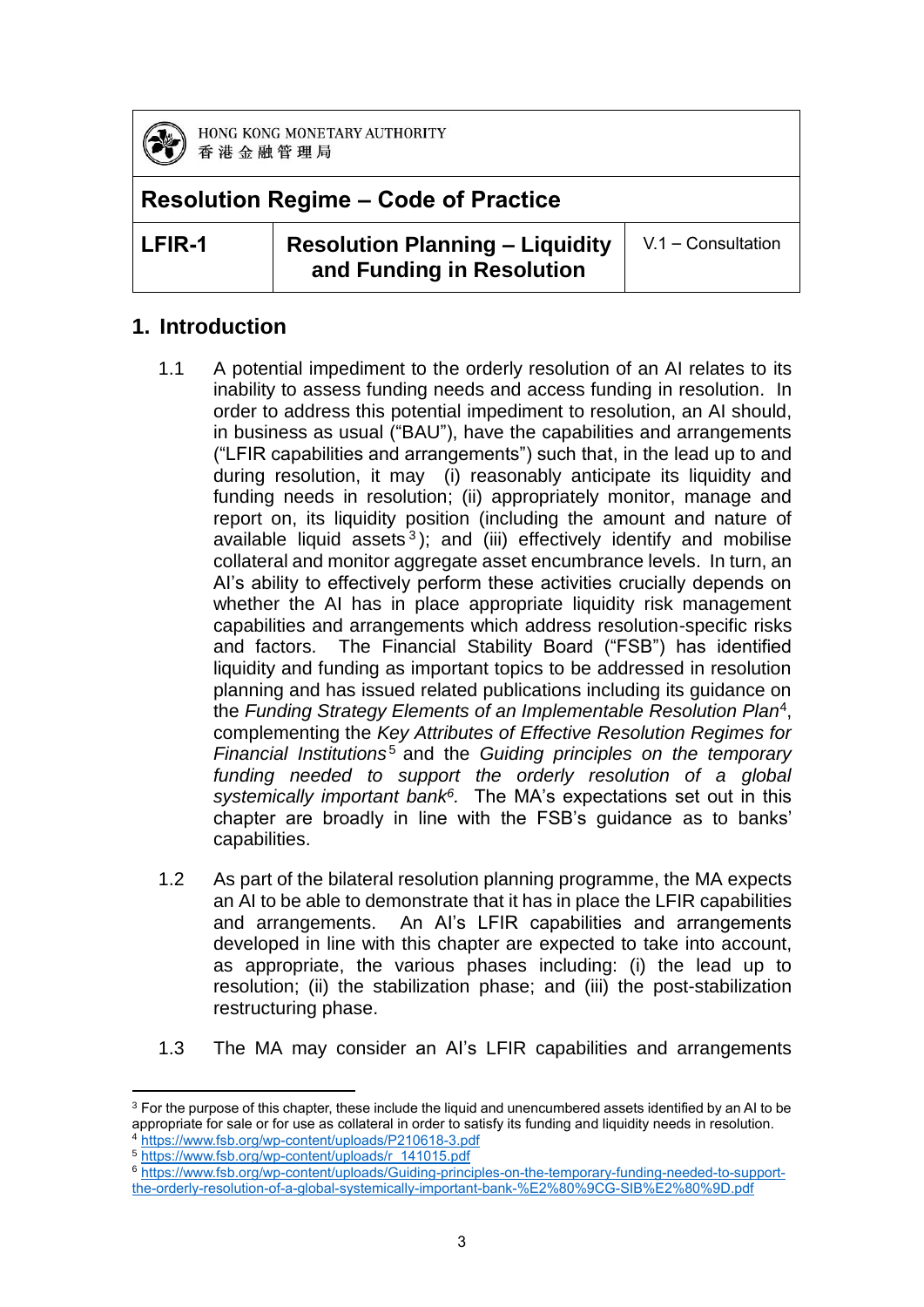

### **Resolution Regime – Code of Practice**

### **LFIR-1 Resolution Planning – Liquidity and Funding in Resolution**

V.1 – Consultation

when developing resolution plans to support strategies for securing an orderly resolution of the AI (or of the AI's holding company)7. The MA may also consider the LFIR capabilities and arrangements of an AI when conducting a resolvability assessment of the AI (or of the AI's holding company) to help determine whether there are any impediments to its orderly resolution8.

- 1.4 If an AI does not meet the expectations set out in this chapter, the MA may form the opinion that a significant impediment to the orderly resolution of the AI exists, and the MA may direct the AI, pursuant to section 14 of the FIRO, to take any measures in relation to its structure (including group structure), operations (including intra-group dependencies), assets, rights or liabilities that are, in the opinion of the MA, reasonably required to remove or mitigate the effect of this impediment.
- 1.5 Furthermore, it is expected that in the lead up to and during resolution, an AI may face strictures in terms of its sources of liquidity and funding along with a heightened rate of liquidity outflows, in part due to information asymmetries, which may impact the availability of funding especially from private sector sources until confidence in the AI is restored. As such, there may be circumstances where temporary public backstop funding may be needed in the lead up to and during resolution of an AI, subject of course, to the lending criteria for such funding being met.
- 1.6 In the case where an AI is put into resolution under the FIRO and where the MA, acting pursuant to resolution funding arrangements under Part 12 of the FIRO, considers it appropriate to exercise his discretion to act as a temporary public backstop funding provider, section 178 (3) of the FIRO requires the MA to first consider the extent to which an AI's own resources can be utilised. This is consistent with one of the resolution objectives in the FIRO relating to the protection of public money. An AI's LFIR capabilities and arrangements as regards the nature and extent of the AI's resources will therefore be useful in informing the MA's approach to resolution funding arrangements pursuant to Part 12 of the FIRO.
- 1.7 In line with the MA's proportionate and risk-based approach to resolution planning, an AI's LFIR capabilities and arrangements for

**<sup>.</sup>** <sup>7</sup> See section 13(1) of the FIRO.

<sup>8</sup> See section 12(1) of the FIRO.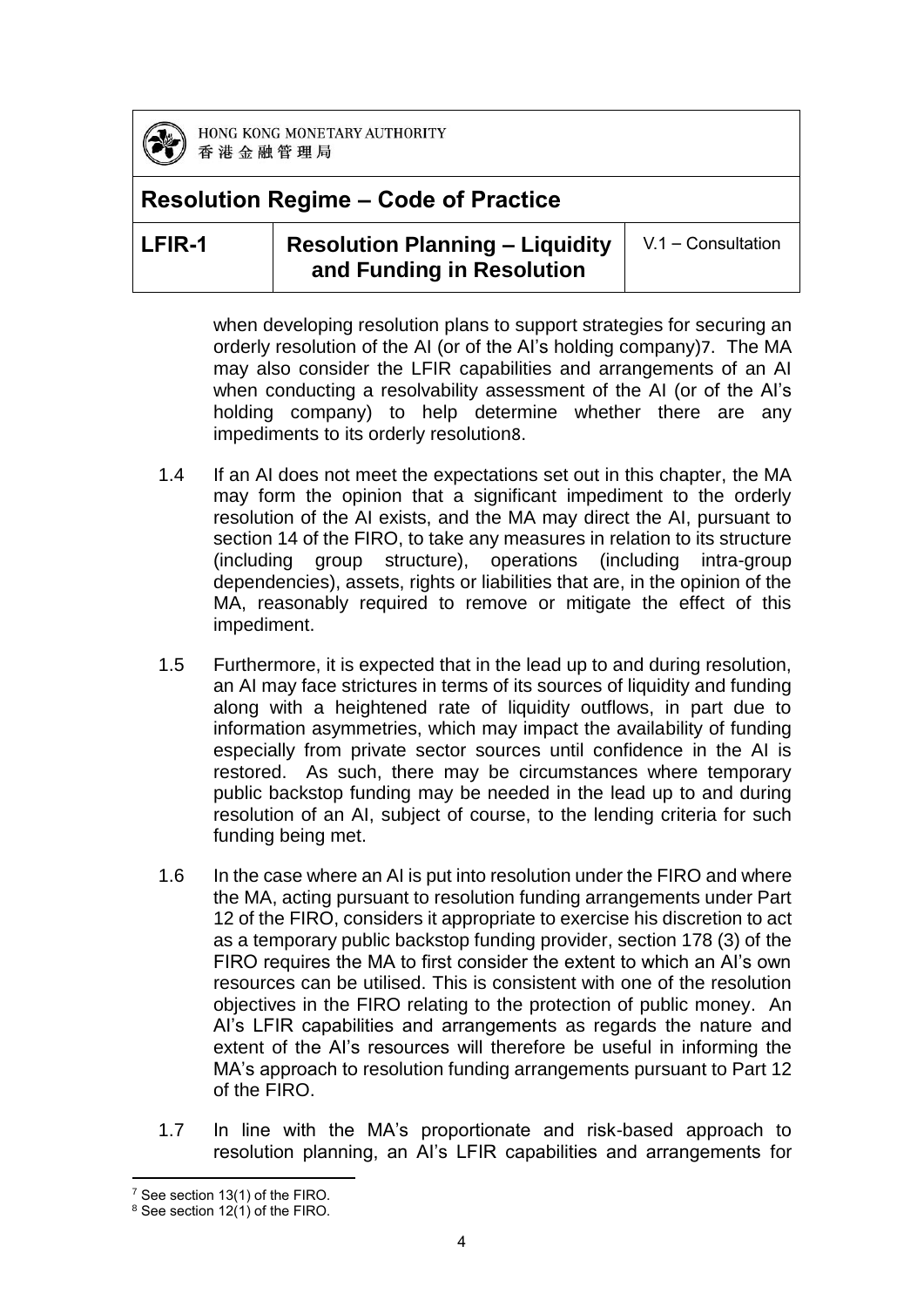

### **Resolution Regime – Code of Practice**

#### **LFIR-1 Resolution Planning – Liquidity and Funding in Resolution**

V.1 – Consultation

meeting the expectations outlined in this chapter are expected to be commensurate with the nature, scale and complexity of the AI's business and liquidity risk profiles. Furthermore, in developing LFIR capabilities and arrangements to meet the expectations set out in this chapter, an AI may leverage its existing capabilities and arrangements developed for other purposes (e.g. compliance with supervisory requirements and standards for liquidity risk management, contingency funding planning, recovery planning etc.). In such circumstances, the AI should be able to demonstrate to the MA that such capabilities and arrangements adequately address the resolution-specific liquidity risks and factors outlined in this chapter.

1.8 The rest of this chapter sets out the MA's expectations regarding an AI's LFIR capabilities and arrangements. Section 2 provides guidance on the scope of entities and currencies in respect of which the expectations outlined in this chapter apply. Section 3 outlines the expectation that an AI should develop and document a methodology to estimate ex ante the liquidity and funding needed to facilitate orderly resolution. Section 4 outlines expectations concerning an AI's capabilities to measure, monitor and report on liquidity and funding needs as well as available liquid assets in a resolution scenario. Section 5 provides guidance on the MA's expectations on the AI's capabilities to assess the need for and availability of third-party funding, and for identifying and mobilising collateral and monitoring aggregate asset encumbrance levels. Section 6 addresses expectations on governance arrangements related to LFIR. Section 7 sets out expectations regarding an AI's testing and validation activities. Section 8 sets out the MA's approach to implementing this chapter.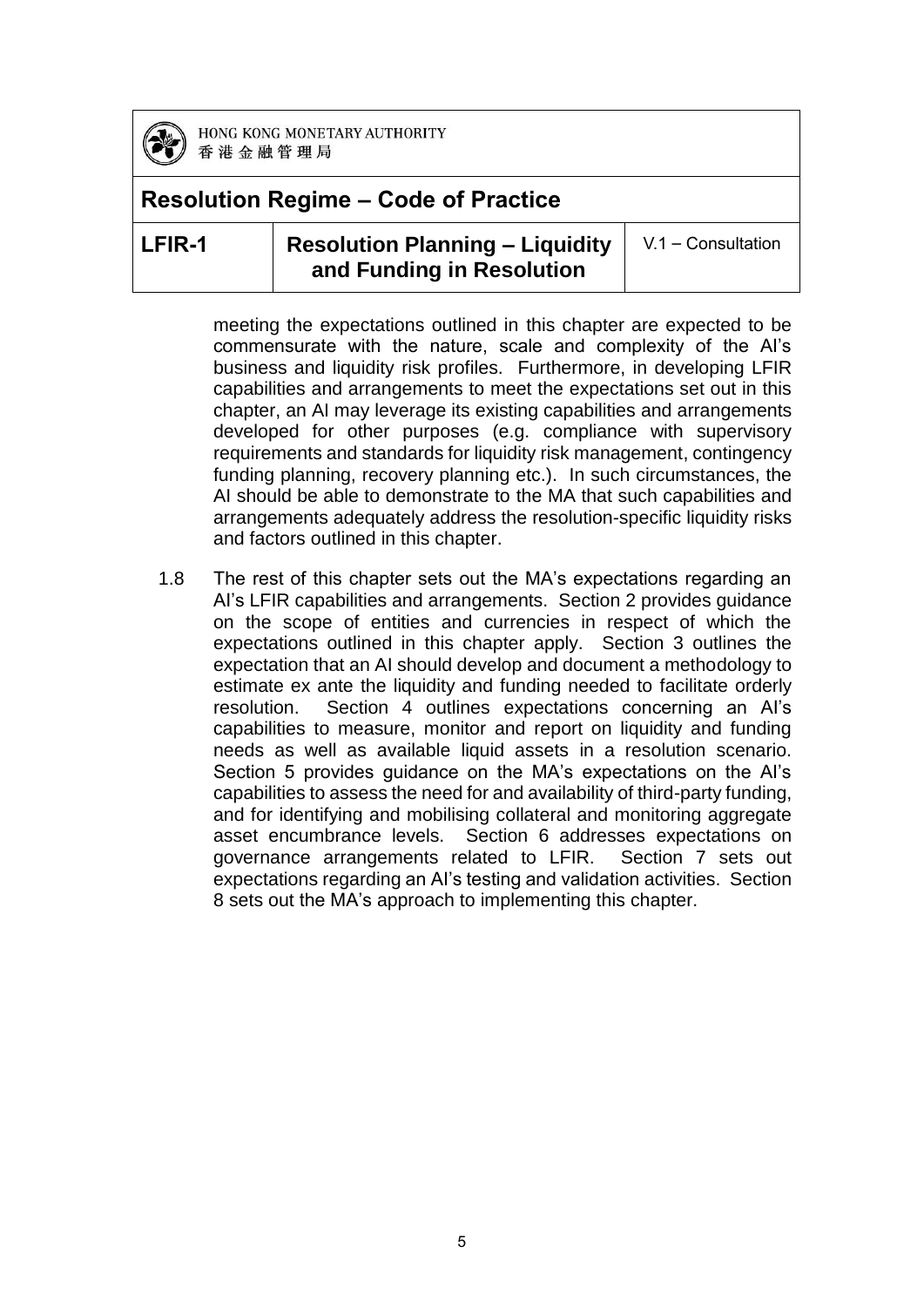

### **Resolution Regime – Code of Practice**

#### **LFIR-1 Resolution Planning – Liquidity and Funding in Resolution**

V.1 – Consultation

#### **2. Scope of entities and currencies**

- 2.1 The MA expects an AI to identify the entities of the AI's group which are considered material for liquidity and funding in resolution purposes ("material LFIR entities"). In this regard, the AI is expected to assess materiality in the context of the preferred resolution strategy determined by the MA and may consider the "material entities" identified pursuant to CI-1 as a starting point<sup>9</sup>.
- 2.2 Additionally, the AI has the onus of identifying currencies that are material for LFIR purposes ("material currencies"). At a minimum, material currencies are expected to include all currencies which account for 5% or more of the total liabilities (including shareholders' funds)<sup>10</sup> of either a material LFIR entity or the AI's group.
- 2.3 An AI is expected to be able to explain and justify to the MA the basis for the entities and currencies being included in, or excluded from, its scope of material LFIR entities and material currencies, respectively, and should be able to demonstrate that the liquidity risks arising from non-material LFIR entities and non-material currencies do not pose a significant risk to orderly resolution. Furthermore, an AI is expected to keep under review its scope of material LFIR entities and material currencies.
- 2.4 In determining the approach for consolidated computations or reports for LFIR purposes, an AI may make reference to its approach to consolidated reporting under the Banking (Liquidity) Rules (Cap. 155Q) as a starting point, and should account for resolution-specific considerations including the preferred resolution strategy determined by the MA.
- 2.5 For the purpose of meeting the expectations set out in this chapter, an AI is expected to have in place LFIR capabilities and arrangements, covering each material currency, at the level of each material LFIR entity and at the level of the AI's group.

**<sup>.</sup>** 9 As stated in CI-1, "material entities" should, at a minimum, include (i) the AI itself; (ii) any holding company of the AI which is incorporated in Hong Kong; and (iii) any downstream subsidiary or any branch (both in Hong Kong and overseas) of the AI which represents a significant portion of its total balance sheet or business activities.

<sup>&</sup>lt;sup>10</sup> In addition to the minimum set of currencies identified as material by reference to total on-balance sheet liabilities, an AI is expected to consider whether additional currencies should be included in its scope of material currencies, taking into account, for instance, off-balance sheet items.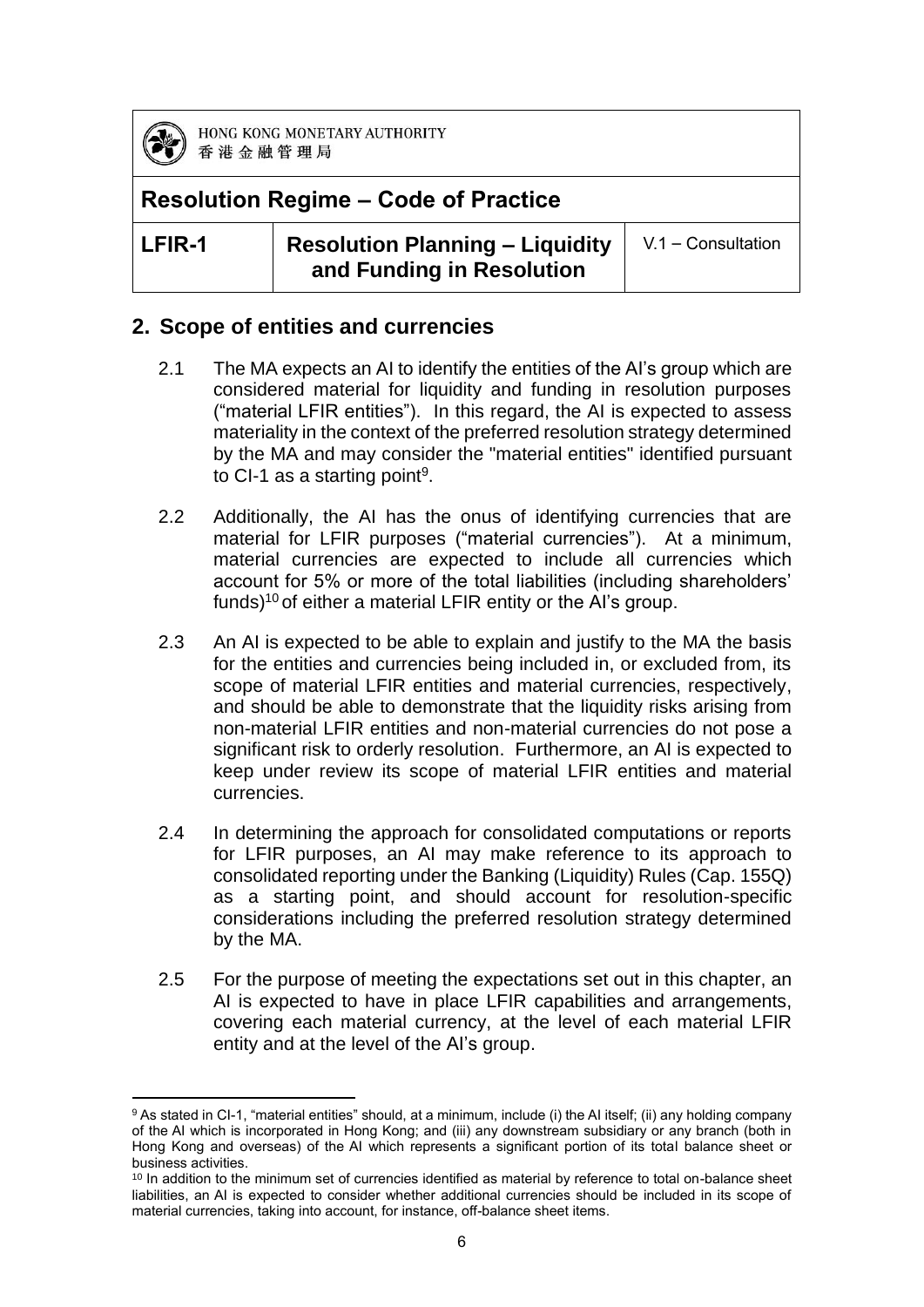

### **Resolution Regime – Code of Practice**

**LFIR-1 Resolution Planning – Liquidity and Funding in Resolution**

V.1 – Consultation

#### **3. Methodology for estimating liquidity and funding needs in resolution**

- 3.1 An AI is expected to have in place a documented methodology for estimating *ex ante* the liquidity and funding needed <sup>11</sup> in order to facilitate an orderly resolution. The methodology should, among other things, involve the simulation of behavioural and contractual cash inflows and outflows associated with on-balance sheet assets and liabilities, and off-balance sheet items. Furthermore, an AI's methodology should model and account for projected mismatches between cash inflows and outflows (including peak liquidity needs), whether on an intraday basis or over the period of the projected resolution scenario<sup>12</sup>.
- 3.2 An AI's methodology for estimating the liquidity and funding needed to facilitate orderly resolution should also account for, among other things, the amount and nature of the available liquid assets that will be required to satisfy operational needs in resolution, including intraday liquidity needs (e.g. cash held for clearing and settlement purposes), operating expenses (e.g. salaries and rent), and working capital needs (e.g. cash for ATMs).
- 3.3 To the extent relevant, an AI's methodology for estimating liquidity and funding needs in resolution should model and account for, inter alia, the following factors influencing the key drivers which may impact the liquidity position of each material LFIR entity in the lead up to and during resolution:
	- (a) the liquidity required to satisfy obligations related to payment, clearing and settlement activities, having regard to the liquidity effects of any risk management measures which may be

**<sup>.</sup>** <sup>11</sup> For the purposes of this chapter, reference to "liquidity and funding needs" means net outflows.

 $12$  The MA's expectations on the cash-flow approach to managing liquidity risk as well as on stress-testing and scenarios analysis by AIs are set out in the MA's going-concern supervisory standards (e.g. see sections 4 and 5 of the MA's Supervisory Policy Manual ("SPM") module LM-2 "Sound Systems and Controls for Liquidity Risk Management") ("LM-2"). It is recognised that an AI may seek to satisfy the expectations in the LFIR chapter by leveraging capabilities and arrangements, which it already has in place for meeting the going-concern supervisory expectations. In such circumstances, for the purposes of assessing resolvability, the MA expects the AI to be able to demonstrate that the resolution-specific liquidity risks and factors outlined in this chapter are also adequately addressed.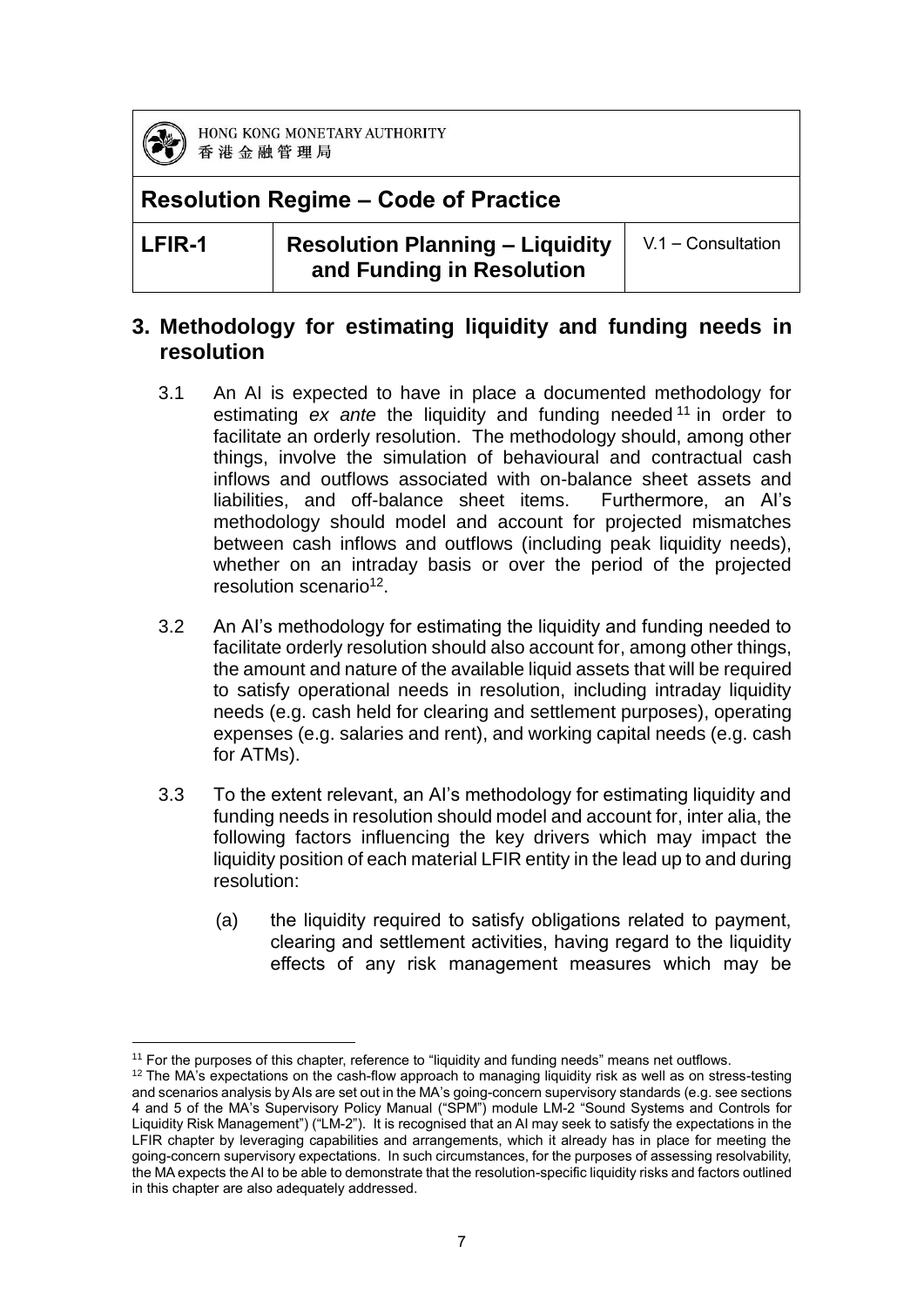

# **Resolution Regime – Code of Practice**

### **LFIR-1 Resolution Planning – Liquidity and Funding in Resolution**

V.1 – Consultation

adopted by a relevant financial market infrastructure ("FMI") or FMI intermediary;

- (b) the liquidity required to secure the continued provision of essential services in order to support operational continuity in resolution $13$ :
- (c) the liquidity effects of expected counterparty behaviour and requirements, such as increased initial or variation margin requirements; or the termination of contracts and the exercise of netting/set-off rights, giving due consideration to any temporary suspension of termination rights which may be imposed by resolution authorities, including the MA<sup>14</sup> or a non-Hong Kong resolution authority, as the case may be;
- (d) any legal, regulatory or operational impediments to the transferability of liquidity resources amongst group entities (e.g. restrictions on intra-group liquidity flows); and
- (e) the impact of management mitigation actions, such as the implementation of a contingency funding plan or recovery plan<sup>15</sup>.
- 3.4 An AI's methodology is expected to estimate the liquidity and funding that would be needed under resolution scenarios involving: (i) different durations such as fast-moving scenarios leading to an immediate entry into resolution and slow-moving scenarios wherein entry into resolution occurs after an extended period of stress; and (ii) different types and severities (e.g. market-wide, idiosyncratic or a combination of stresses; and liquidity-driven and/or solvency-driven stresses). Additionally, an AI's methodology is expected to account for cross-impacts between solvency and liquidity stresses, for example, where solvency deterioration is expected to impact the cost or availability of certain funding sources or where liquidity strictures require rapid disposal actions that exacerbate solvency deterioration.
- 3.5 An AI's methodology is also expected to allow for the performance of sensitivity analyses, which should, among other things, enable the identification of key drivers of liquidity and funding needs in resolution

**<sup>.</sup>** <sup>13</sup> See Code of Practice chapter OCIR-1, "Resolution Planning - Operational Continuity in Resolution".

<sup>&</sup>lt;sup>14</sup> Pursuant to section 90 of the FIRO in relation to qualifying contracts.

<sup>&</sup>lt;sup>15</sup> Details of the MA's expectations on contingency funding plans and recovery planning may be found at section 12 of SPM module LM-2 and in SPM module RE-1 "Recovery Planning" ("RE-1"), respectively.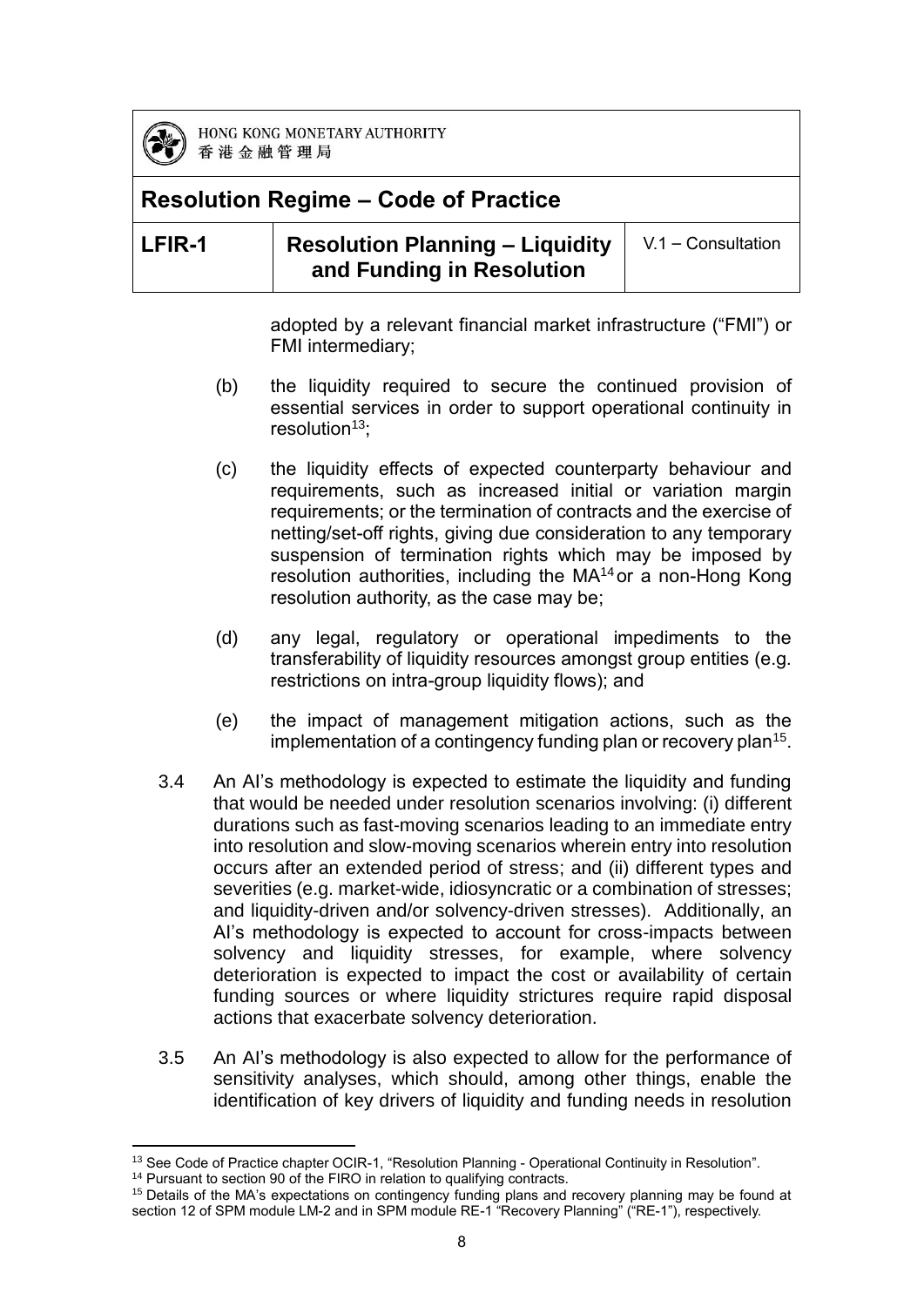

**.** 

HONG KONG MONETARY AUTHORITY 香港金融管理局

### **Resolution Regime – Code of Practice**

### **LFIR-1 Resolution Planning – Liquidity and Funding in Resolution**

V.1 – Consultation

(e.g. deposit outflows, drawdowns of committed credit facilities, FMI requirements, declines in value of available liquid assets etc.) at the level of each material LFIR entity. Further, it is expected that an AI will set appropriate assumptions for the key drivers underlying its estimates of liquidity and funding needs in resolution, including during the stabilization phase and in the post-stabilization restructuring phase - at a sufficiently granular level<sup>16</sup>.

- 3.6 An AI is expected to document its justifications for the key assumptions used (e.g. haircuts, rollover rates, runoff rates etc.) to derive its estimates for liquidity and funding needs in resolution.
- 3.7 Furthermore, an AI should ensure that its methodology for estimating liquidity and funding needs in resolution is subject to regular internal review and appropriate governance arrangements. See section 6 for further details on the MA's expectations on governance for LFIR purposes.

<sup>&</sup>lt;sup>16</sup> When considering what constitutes an appropriate level of granularity for meeting this expectation, an AI may make reference to the list of individual cash flow items reflected in section 5.8 of SPM module LM-1 "Regulatory Framework for Supervision of Liquidity Risk" ("LM-1"). Although this aspect of SPM module LM-1 applies only to category 1 institutions, any AI may, where appropriate, refer to this approach with such modifications as are proportionate to its own liquidity risk profile and liquidity risk management systems.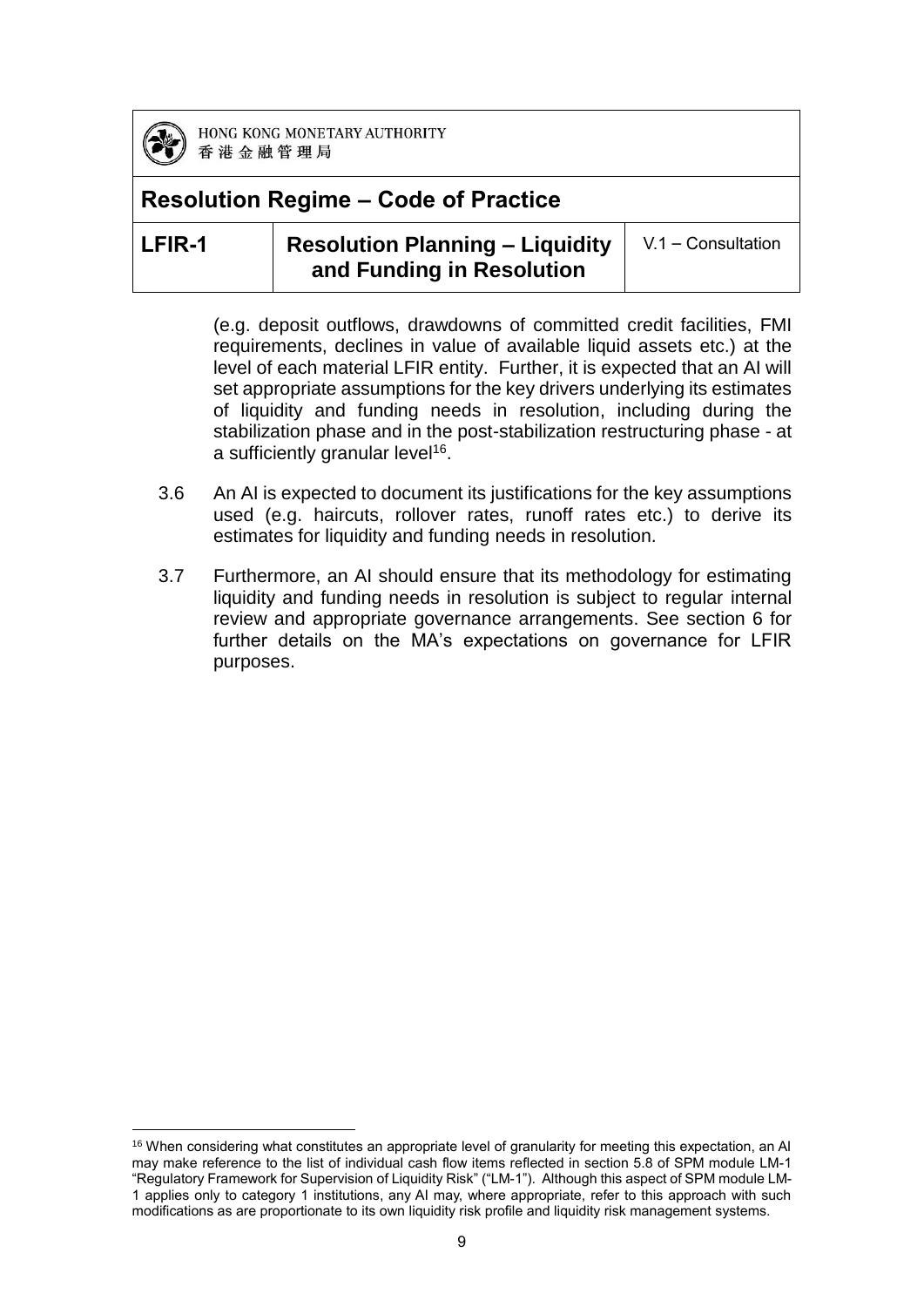

### **Resolution Regime – Code of Practice**

**LFIR-1 Resolution Planning – Liquidity and Funding in Resolution**

V.1 – Consultation

#### **4. Capabilities for measuring, monitoring and reporting on liquidity and funding in resolution**

- 4.1 An AI is expected to have capabilities<sup>17</sup> to measure, monitor and report on liquidity and funding needs and available liquid assets in resolution<sup>18</sup>. These capabilities should apply the methodology developed for estimating liquidity and funding needs in resolution referred to in section 2 of this chapter. Specifically, an AI is expected to be able to, among other things:
	- (a) project cash inflows and outflows over various time horizons with appropriately granular time bands, including at least daily time bands<sup>19</sup> in the lead up to resolution and for at least 90 days from the point of entry into resolution, which may be followed by wider time bands (e.g. weekly or monthly);
	- (b) generate projections of liquidity and funding needs in resolution on a T+1 basis $^{20}$ :
	- (c) project how key balance sheet items as well as capital and liquidity metrics<sup>21</sup> may change over the projection period;
	- (d) rapidly adjust the assumptions<sup>22</sup> for the key drivers of liquidity and funding needs and the haircuts on available liquid assets in its projections for different periods along the timeline in the lead up to and during resolution; and

**<sup>.</sup>** <sup>17</sup> Including systems, processes and personnel.

<sup>&</sup>lt;sup>18</sup> The MA's expectations on an AI's liquidity measurement, monitoring and reporting capabilities are set out in the MA's going concern supervisory standards (e.g. see sections 3, 4, and 10 of SPM module LM-2). Also, the Banking (Liquidity) Rules impose regulatory requirements which call for an AI to have in place certain liquidity monitoring and reporting capabilities for going-concern supervisory purposes. It is recognised that an AI may seek to satisfy the expectations in the LFIR chapter by leveraging capabilities and arrangements, which it already has in place for meeting the going-concern supervisory expectations. In such circumstances, for the purposes of assessing resolvability, the MA expects the AI to be able to demonstrate that the resolution-specific liquidity risks and factors outlined in this chapter are also adequately addressed.

<sup>&</sup>lt;sup>19</sup> An AI's capabilities should also be able to provide visibility into intraday cash inflows and outflows and related mismatches.

 $20$  An AI is expected to be able to refresh its liquidity projections/reports to reflect any changes in its liquidity position stemming from the previous day's activities.

 $21$  Such as capital and liquidity metrics used for internal risk monitoring as well as regulatory reporting purposes.

 $22$  Including various runoff, rollover and drawdown rates relating to the key drivers of liquidity and funding needs.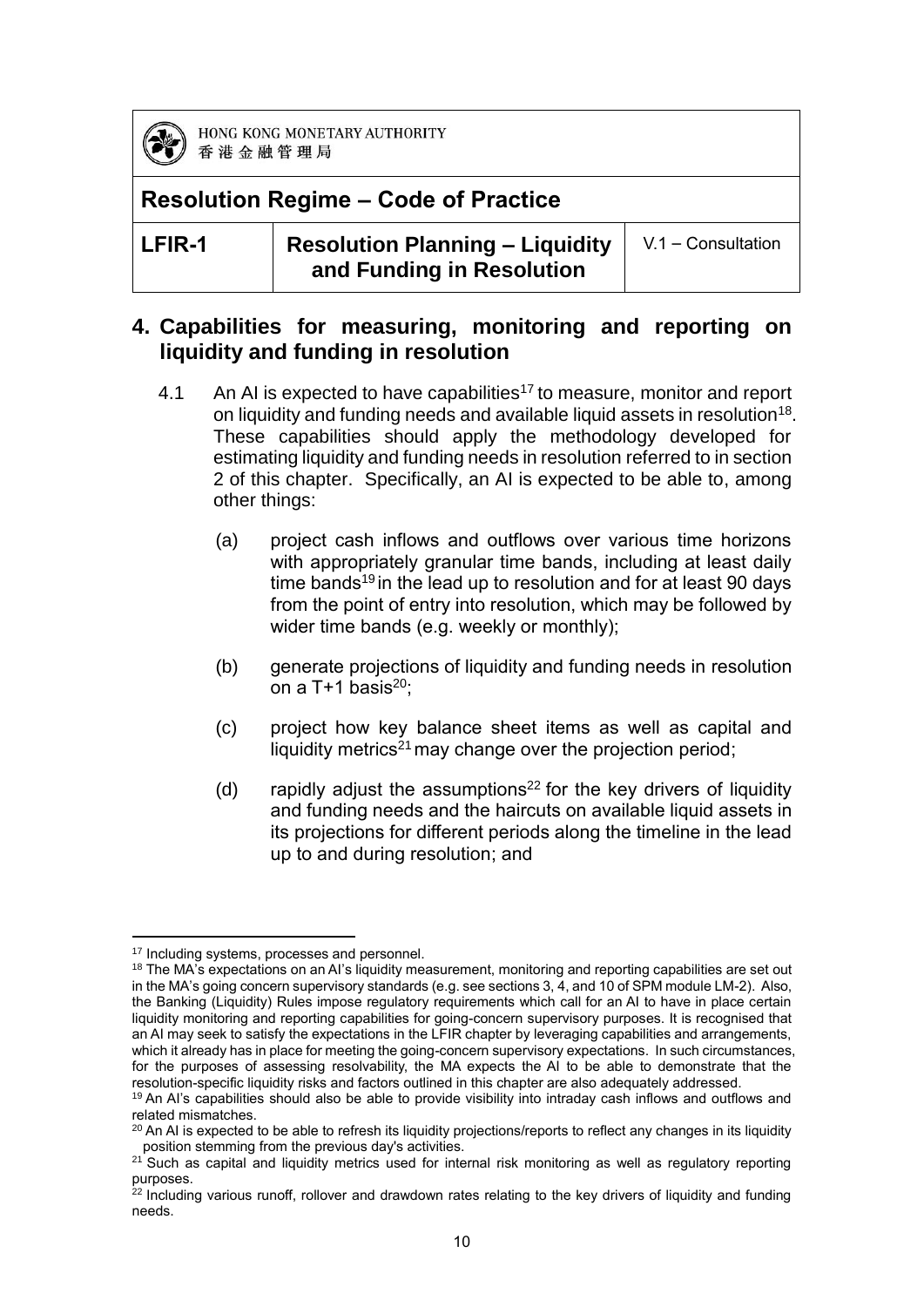

### **Resolution Regime – Code of Practice**

### **LFIR-1 Resolution Planning – Liquidity and Funding in Resolution**

V.1 – Consultation

- (e) apply the capabilities at (d) above, to rapidly reflect the impact of actual crisis conditions into estimates of liquidity and funding needs in resolution.
- 4.2 An AI is expected to be able to assess potential future liquidity and funding shortfalls at the level of each material currency, each material LFIR entity and at the level of the AI's group, taking into account the projections of liquidity and funding needs and available liquid assets in resolution. This should, in turn, inform effective strategies, which the AI is expected to develop, to address these potential shortfalls (including foreign currency mismatches).
- 4.3 An AI is expected to determine and be able to explain and justify what constitutes an appropriate frequency and format for internal reporting of liquidity metrics, including the estimates of liquidity and funding needs in resolution as well as the available liquid assets. Additionally, an AI is expected to be able to submit liquidity reports to the MA at an increased frequency, including on at least a daily basis, in the lead up to resolution and during the stabilization phase.
- 4.4 As part of the bilateral resolution planning programme, an AI is expected to be able to demonstrate to the MA its ability to produce liquidity reports in an appropriate format and timely manner to inform its internal stakeholders and/or the MA in the lead up to and during resolution.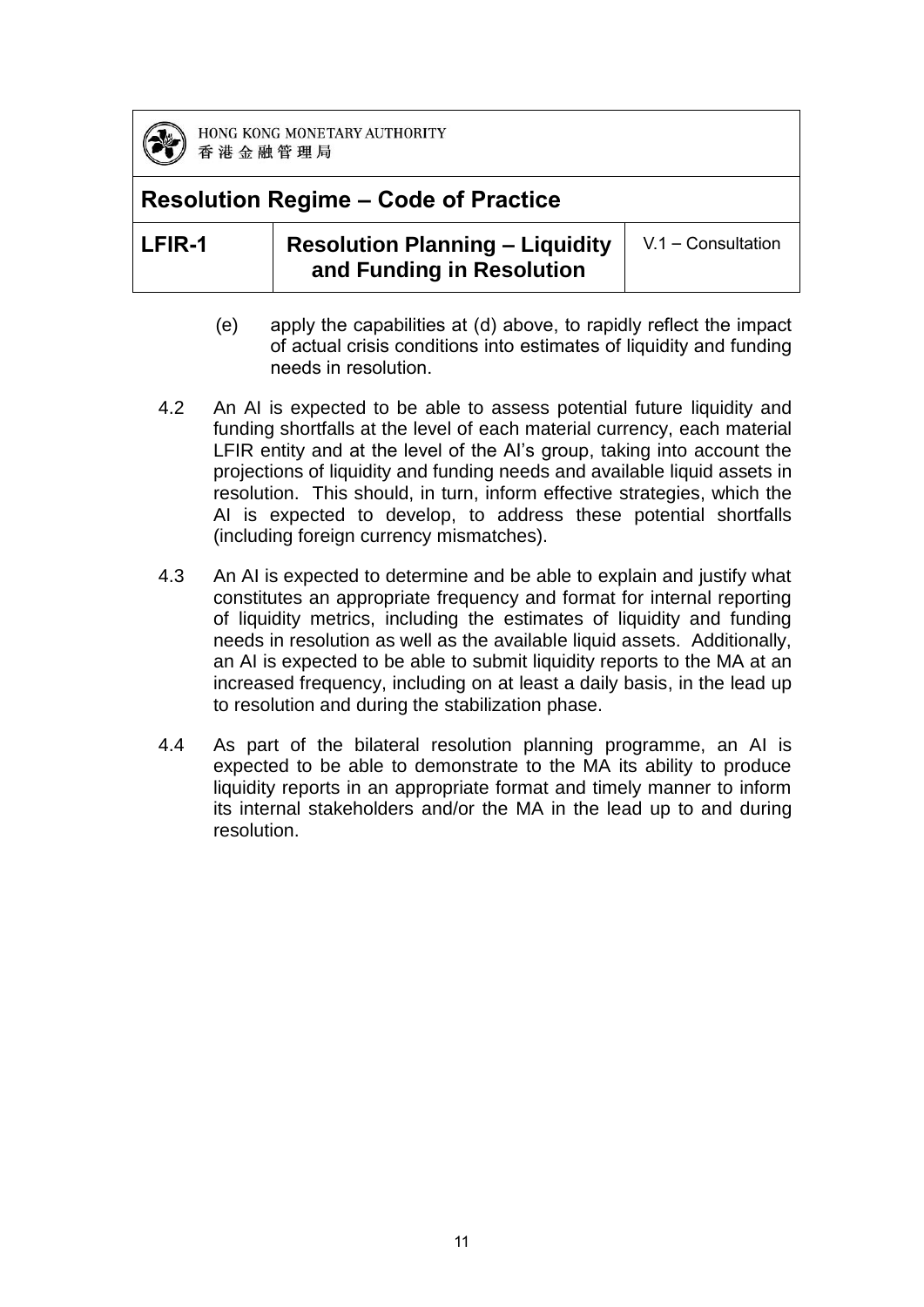

### **Resolution Regime – Code of Practice**

**LFIR-1 Resolution Planning – Liquidity and Funding in Resolution**

V.1 – Consultation

#### **5. Capabilities for identifying and mobilising collateral and for monitoring aggregate asset encumbrance levels**

- 5.1 An AI is expected to have in place, and be able to demonstrate, the capability to assess the potential need to rely on third-party funding providers in resolution. An AI is also expected to have in place, in BAU, capabilities to identify and mobilise (including to value, manage, monitor and deploy) the types of assets that the AI has assessed to be eligible, or likely to be eligible, as collateral for funding from potential third-party funding providers in resolution<sup>23</sup>. The AI is expected to be able to demonstrate to the MA the effectiveness of such capabilities.
- 5.2 In support of its capabilities to mobilise assets for use as collateral<sup>24</sup>, an AI is expected to be able to keep up-to-date, rapidly generate, and provide to the different potential third-party funding providers (including the HKMA and other central banks), the information which may be required to facilitate the funding providers' risk assessments and funding decisions. In this regard, in BAU, an AI is expected to have in place capabilities to anticipate and monitor certain baseline information which potential third-party funding providers may require, including (as applicable) the following information with respect to assets that the AI has assessed to be eligible, or likely to be eligible, as collateral for thirdparty funding in resolution:
	- (a) asset type, value and currency;
	- (b) maturity date associated with the asset as well as any call or conversion features;
	- (c) asset quality/rating;
	- (d) legal rights to the asset, including any rights of re-hypothecation, or whether the asset is pledged to or by a counterparty;
	- (e) obligor-level information associated with the asset (e.g. in the context of a loan, the borrower location, the extent of any

**<sup>.</sup>** <sup>23</sup> The MA's expectations regarding an AI's collateral management capabilities and arrangements are set out in the MA's going concern supervisory standards (e.g. see section 11 of SPM module LM-2). It is recognised that an AI may seek to satisfy the expectations in the LFIR chapter by leveraging capabilities and arrangements, which it already has in place for meeting the going-concern supervisory expectations. In such circumstances, for the purposes of assessing resolvability, the MA expect the AI to be able to demonstrate that the resolution-specific liquidity risks and factors outlined in this chapter are also adequately addressed.  $24$  Including assets that do not qualify as High Quality Liquid Assets or as liquefiable assets etc.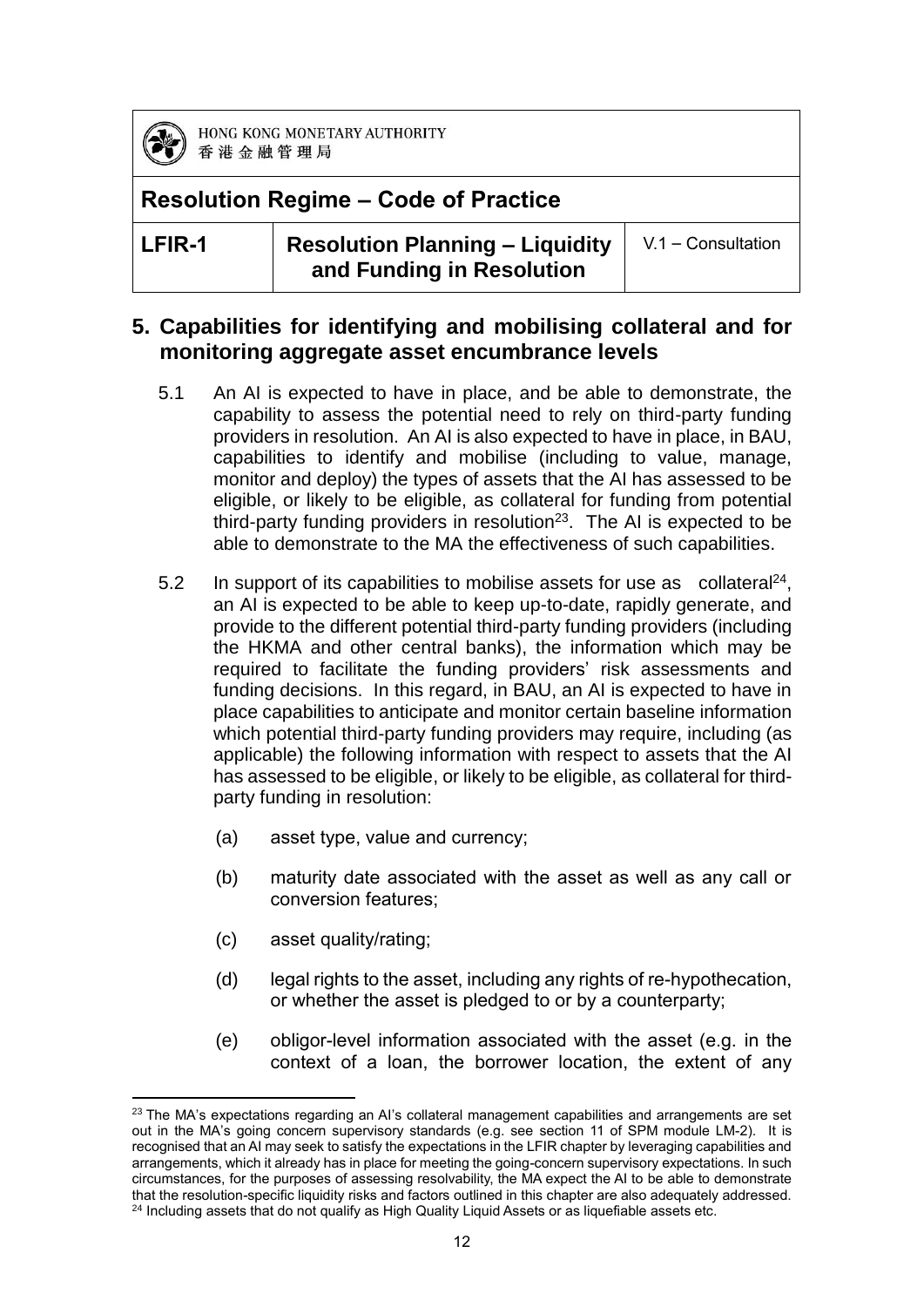

### **Resolution Regime – Code of Practice**

#### **LFIR-1 Resolution Planning – Liquidity and Funding in Resolution** V.1 – Consultation

continuing/outstanding obligations under the loan agreement, the delinquency history of the obligor, and information on the collateral in the case of a secured loan);

- (f) location of the asset (e.g. the entity holding the asset, physical location, custodian location); and
- (g) governing law of the asset.
- 5.3 An AI is expected to identify and address any legal, regulatory or operational obstacles that could affect the mobilisation of particular types of assets, including less-liquid assets (e.g. loans), that have been assessed to be eligible, or likely to be eligible, as collateral for thirdparty funding in resolution. In preparation for mobilising assets as collateral for third-party funding in resolution, the AI is expected to obtain assurance on, and be able to assess and evaluate, the transferability of these assets, and that its intended collateral arrangements are valid and enforceable, including on a cross-border and intra-group basis where relevant.
- 5.4 An AI is expected to be able to estimate the time required to mobilise and monetise different types of assets as collateral including assets which are located outside Hong Kong and in different time zones. The AI is expected to document, such as through the development of a playbook, the steps required and expected timeframes for mobilising and monetising these assets.
- 5.5 To support readiness for mobilising these assets, an AI is expected to maintain, in BAU, up-to-date asset valuations. Furthermore, an AI's capabilities are expected to enable timely updates to asset valuations, taking appropriate account of changing conditions in different resolution scenarios.
- 5.6 For the purpose of informing, inter alia, any post-stabilization restructuring action to be taken, an AI is expected to have capabilities to measure, monitor and report on the aggregate level of asset encumbrance and to project changes in the amount of unencumbered assets (including assets dedicated to satisfying intraday liquidity needs) available at different stages in resolution.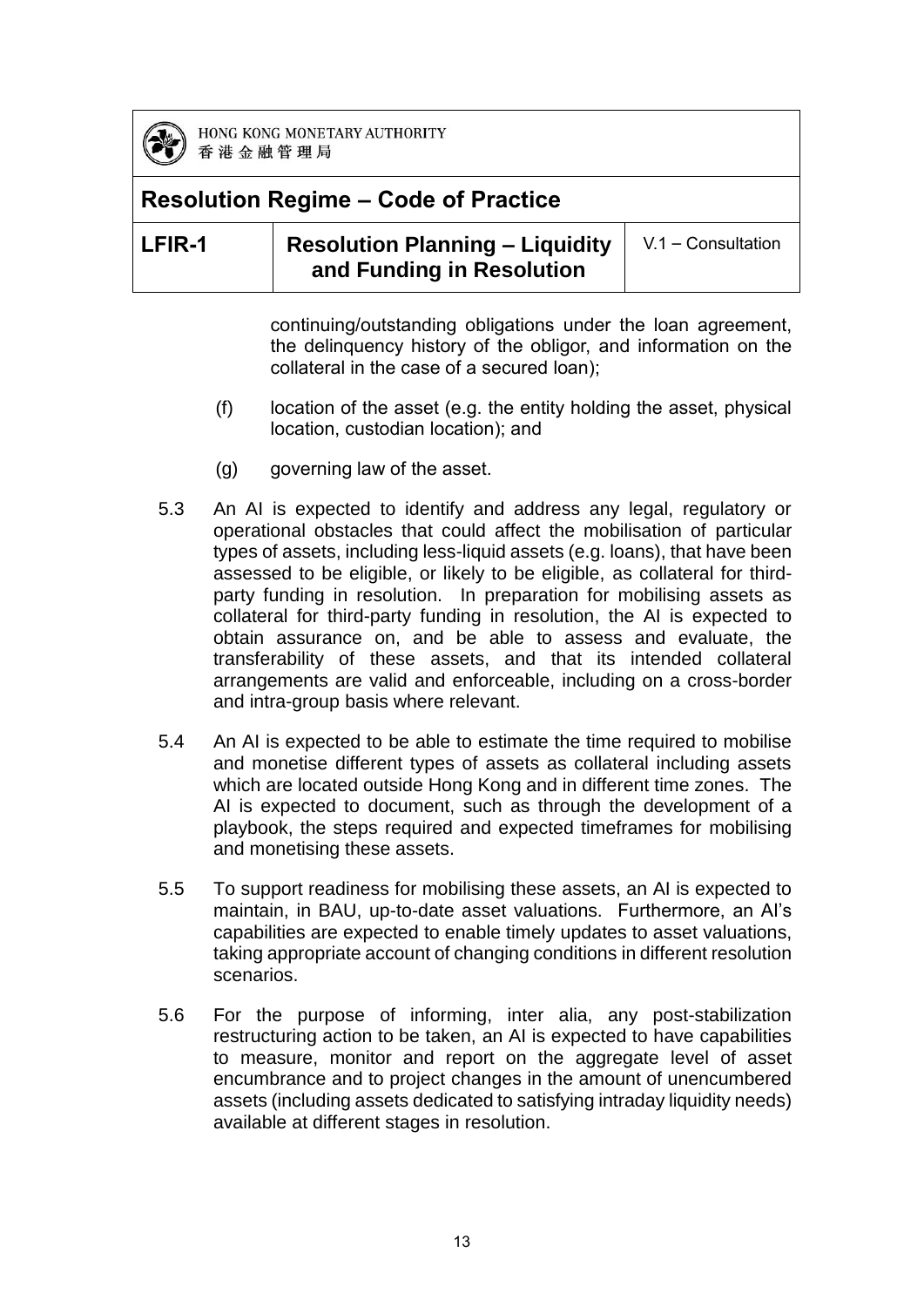

**.** 

HONG KONG MONETARY AUTHORITY 香港金融管理局

### **Resolution Regime – Code of Practice**

**LFIR-1 Resolution Planning – Liquidity and Funding in Resolution**

V.1 – Consultation

#### **6. Governance**

- 6.1 An AI is expected to have in place appropriate governance arrangements, including oversight, decision-making and organisational arrangements, to support the ability to meet liquidity and funding needs in resolution. The governance arrangements and processes should be embedded into the AI's overarching governance and organisational arrangements in place to support the HKMA's resolution planning process as explained in paragraph 8.1 of RA-2.
- 6.2 As part of this, an AI is expected to maintain effective governance arrangements over its activities for building up its LFIR capabilities and arrangements, and for ensuring that the expectations outlined in the chapter are met on an ongoing basis. For this purpose, an AI is expected to assign an officer of appropriate seniority with accountability for overseeing the work to ensure the effectiveness of the AI's LFIR capabilities and arrangements. Furthermore, the board of directors of the AI should be kept adequately informed of the LFIR capabilities and arrangements which the AI puts in place to meet the expectations outlined in this chapter<sup>25</sup>.
- 6.3 Consistent with the expectation that an AI should have the LFIR capabilities and arrangements in place in BAU, an AI is expected to fully embed its LFIR capabilities and arrangements into its existing liquidity risk management framework, including its processes for risk monitoring, reporting, review and tolerance setting<sup>26</sup>.
- 6.4 The relevant governance arrangements and processes are expected to support effective decision-making and timely action by senior management, the board of directors or relevant authorities in the lead up to and during resolution, including at the post-stabilization restructuring phase. These governance arrangements and processes are expected to include, but are not limited to, early warning triggers, escalation procedures and clear lines of responsibility.

 $25$  This would include any procedures, playbooks or other documentation developed consistent with this chapter and the role of the board of directors as set out in such procedures, playbooks, or other documentation.

 $26$  For details of the MA's expectations on the going-concern liquidity risk governance and the governance framework to support an actionable recovery plan, see section 2 of SPM module LM-2 and section 2 of SPM module RE-1, respectively.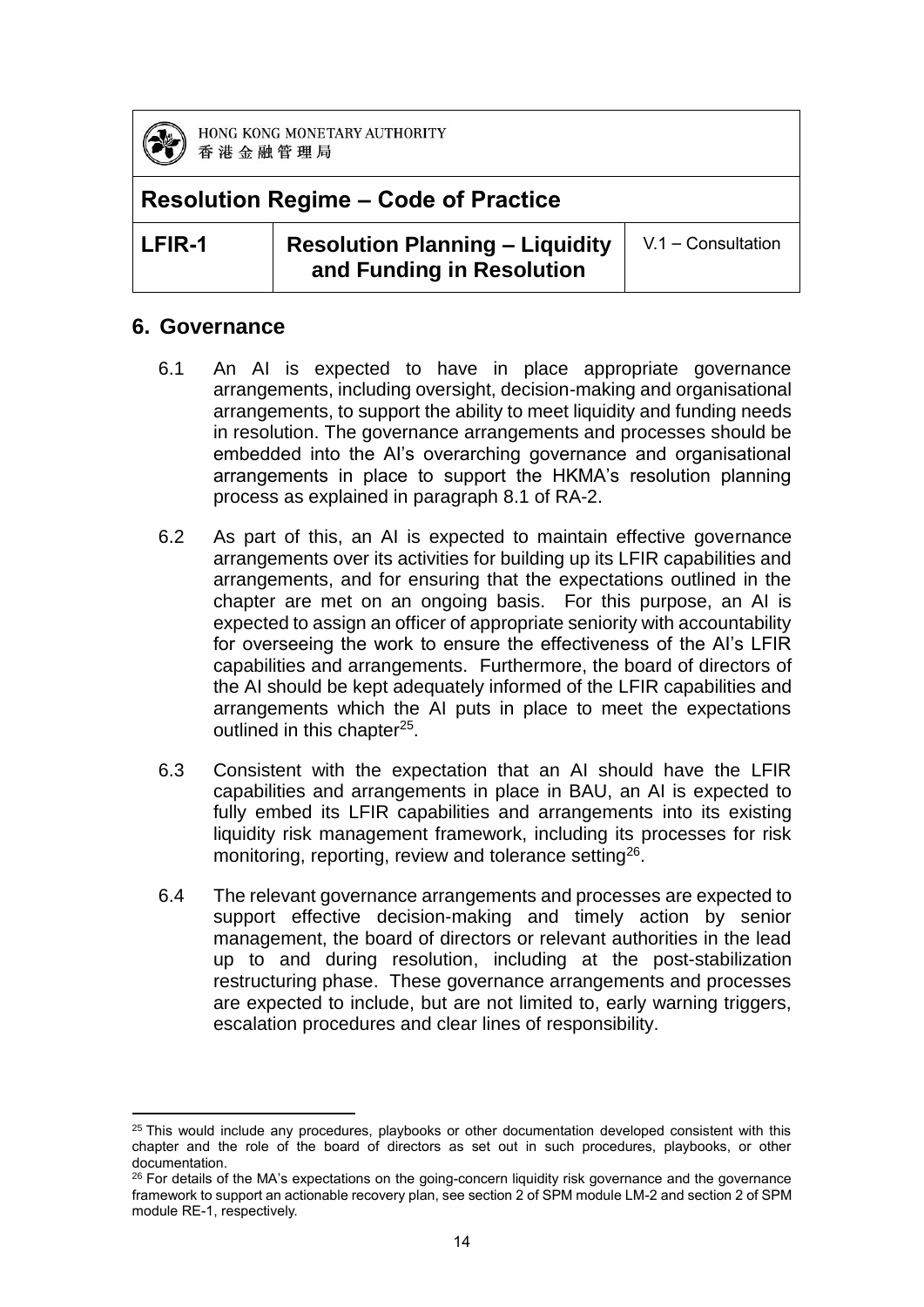

### **Resolution Regime – Code of Practice**

**LFIR-1 Resolution Planning – Liquidity and Funding in Resolution**

V.1 – Consultation

### **7. Testing and validation**

- 7.1 An AI should ensure and demonstrate that its LFIR capabilities and arrangements are fit for purpose through regular testing and validation. The scope for testing and validation should cover the AI's methodology, capabilities and governance for LFIR, including the decision-making processes, related playbooks or other documentation.
- 7.2 As part of its testing and validation, an AI is expected to project, measure, monitor and report on liquidity and funding needs, and assess its ability to mobilise collateral for third-party funding in an assumed resolution scenario reflecting a sufficiently severe stress, taking into account the preferred resolution scenario determined by the MA. In addition to an AI's internally developed resolution scenarios, the MA may set one or more resolution scenarios to be included in an AI's testing.
- 7.3 Testing and validation activities may take different forms, such as internal testing or dry-runs, internal audit review, or validation by an independent third-party.
- 7.4 An AI is expected to justify to the MA its approach to and plans for testing and validating its LFIR capabilities and arrangements, and discuss with the MA the outcomes of the activities, including any lessons learned and resulting work to further enhance the resolvability of the AI. An AI is expected to reflect relevant lessons learned into updates to its documented decision-making processes such as playbooks and procedures, as the case may be.
- 7.5 The appropriateness of the testing and validation activities, including their nature and frequency, should be kept under review by the AI.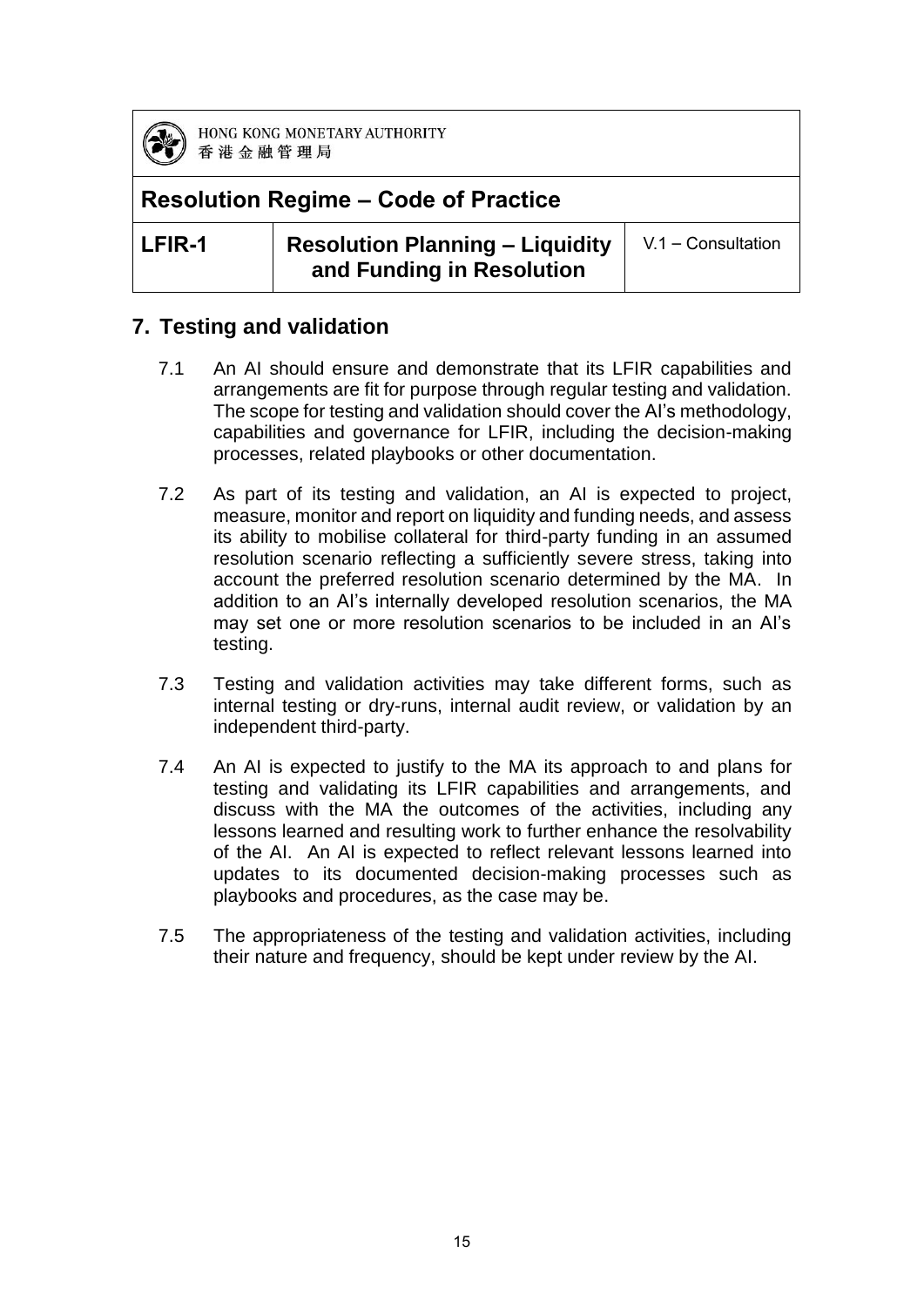

### **Resolution Regime – Code of Practice**

**LFIR-1 Resolution Planning – Liquidity and Funding in Resolution**

V.1 – Consultation

#### **8. The MA's approach to implementation**

- 8.1 In line with the MA's proportionate and risk-based approach to resolution planning, all Domestic Systemically Important Authorized Institutions and other locally incorporated AIs with total consolidated assets of more than HKD 150 billion will be prioritised by the MA for resolution planning. Work towards satisfying the expectations outlined in this chapter will be an integral part of the MA's bilateral resolution planning programmes with these AIs.
- 8.2 As part of a resolvability assessment, the MA would expect an AI to be able to demonstrate the relevant LFIR capabilities and arrangements required to meet the expectations outlined in this chapter. The development and putting in place of adequate LFIR capabilities and arrangements by an AI will be an iterative process between the MA and the AI in the course of bilateral resolution planning. As mentioned in section 2 above, as a starting point, an AI is expected to explain and justify to the MA, its proposed scope of material LFIR entities and material currencies. An AI is also expected to self-assess its existing capabilities and arrangements against the expectations set out in this chapter on an ongoing basis. An AI is expected to submit to the MA, a work plan which is informed by, inter alia, the outcomes of its selfassessment. The AI's work plan should include:
	- (a) its proposed timeline for, and approach towards, meeting the expectations outlined in this chapter;
	- (b) key milestones towards satisfying the expectations outlined in this chapter;
	- (c) details of its governance arrangements for meeting the expectations outlined in this chapter; and
	- (d) details of its testing and validation approach.
- 8.3 The MA will assess an AI's work plan and the effectiveness of the LFIR capabilities and arrangements as well as any strategies to address potential liquidity and funding shortfalls (including foreign currency mismatches) in the context of the AI's preferred resolution strategy as determined by the MA. The MA may require submission of information, records or documents in relation to these capabilities and